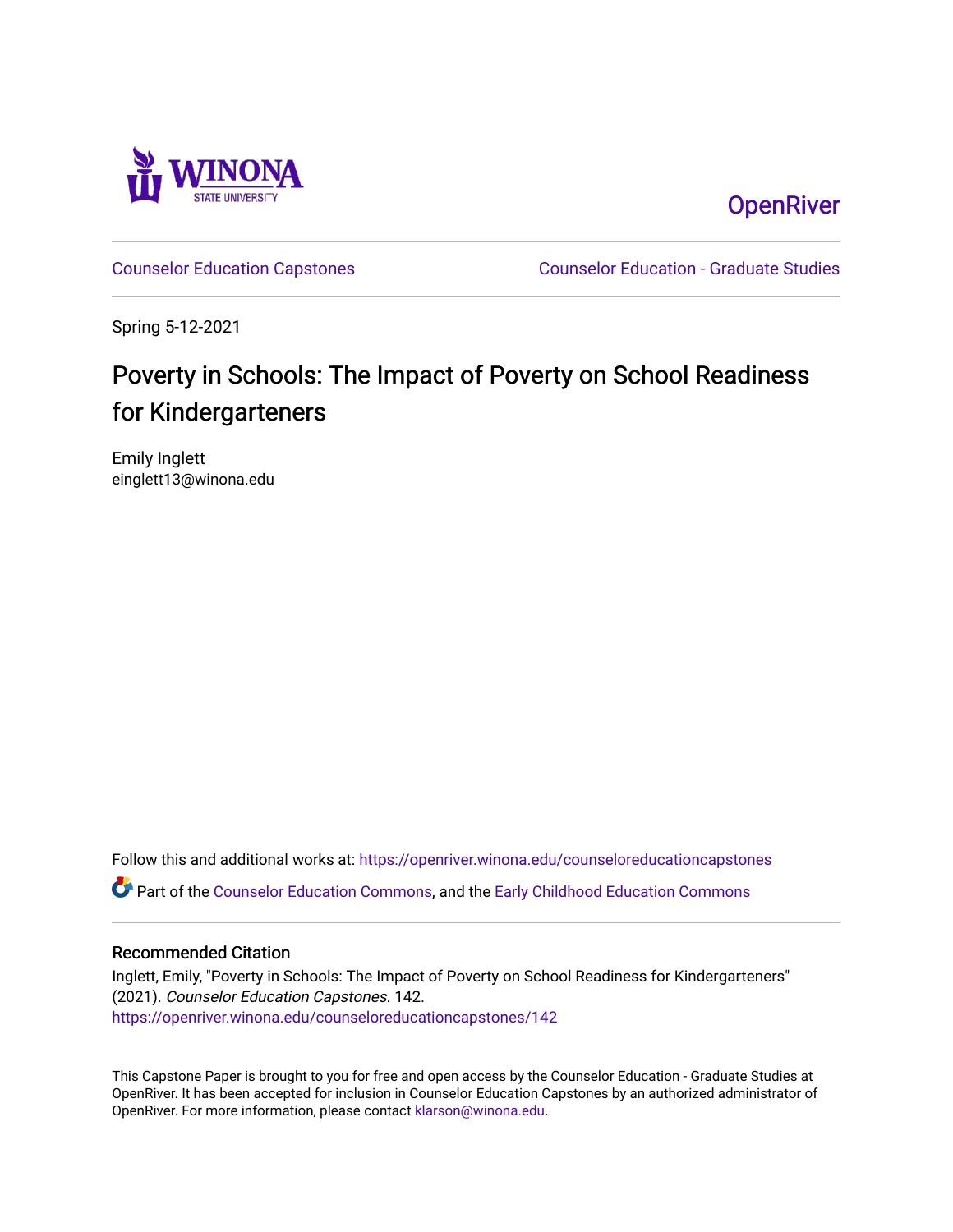Winona State University

College of Education

Counselor Education Department

## CERTIFICATE OF APPROVAL

## CAPSTONE PROJECT

Poverty in Schools: The Impact of Poverty on School Readiness for Kindergarteners

This is to certify that the Capstone Project of

Emily M. Inglett

Has been approved by the faculty advisor and the CE 695 – Capstone Project

Course Instructor in partial fulfillment of the requirements for the

Master of Science Degree in

Counselor Education

Capstone Project Supervisor: Rick Muyokuv

Dr. Rieko Miyakuni

Approval Date: \_\_\_\_\_\_\_\_\_\_\_\_\_\_\_\_\_\_ 5/12/2021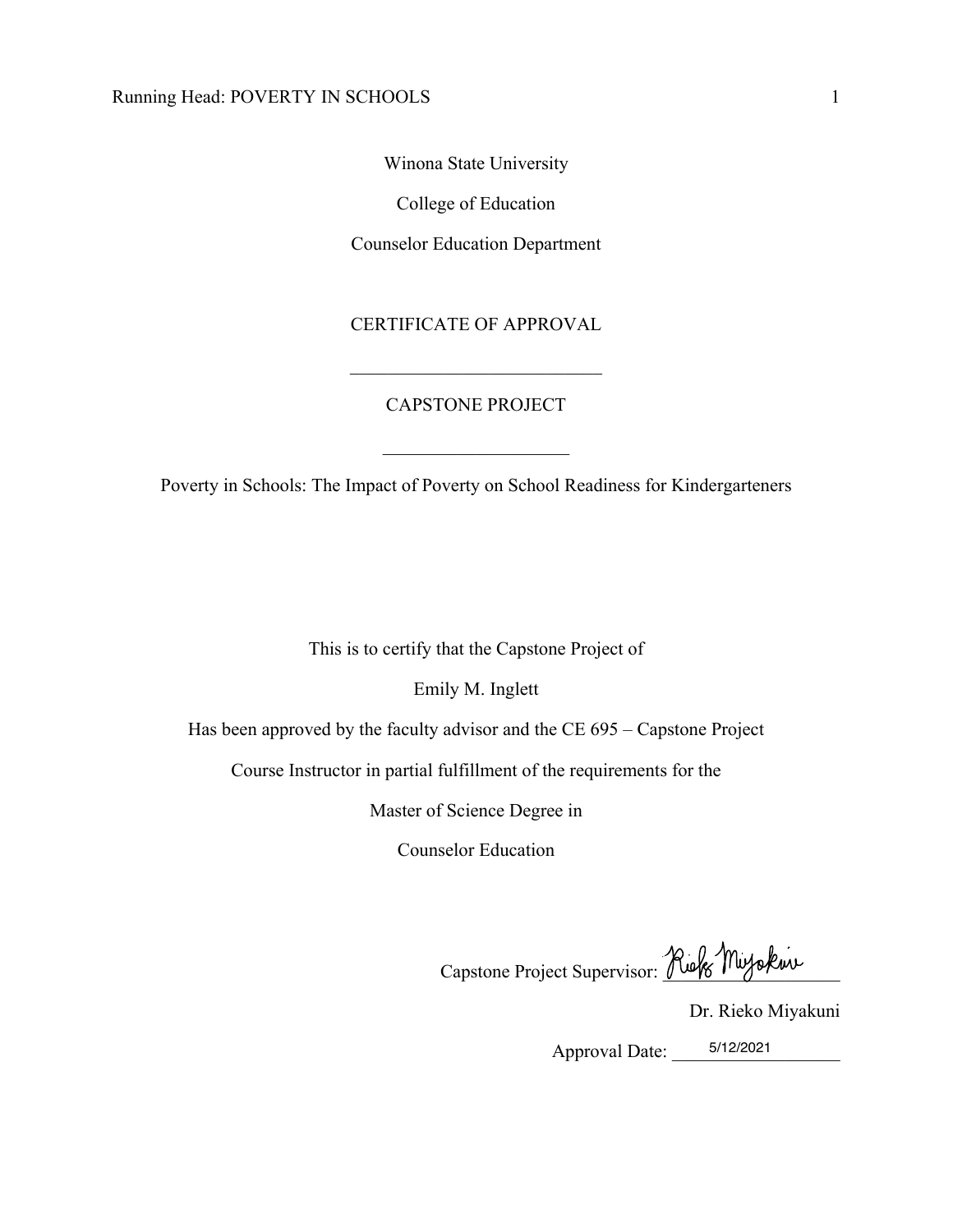Poverty in Schools: The Impact of Poverty on School Readiness for Kindergarteners

Emily M. Inglett

A Capstone Project Submitted in partial fulfillment of the

requirements for the Master of Science Degree in

Counselor Education at

Winona State University

Spring 2021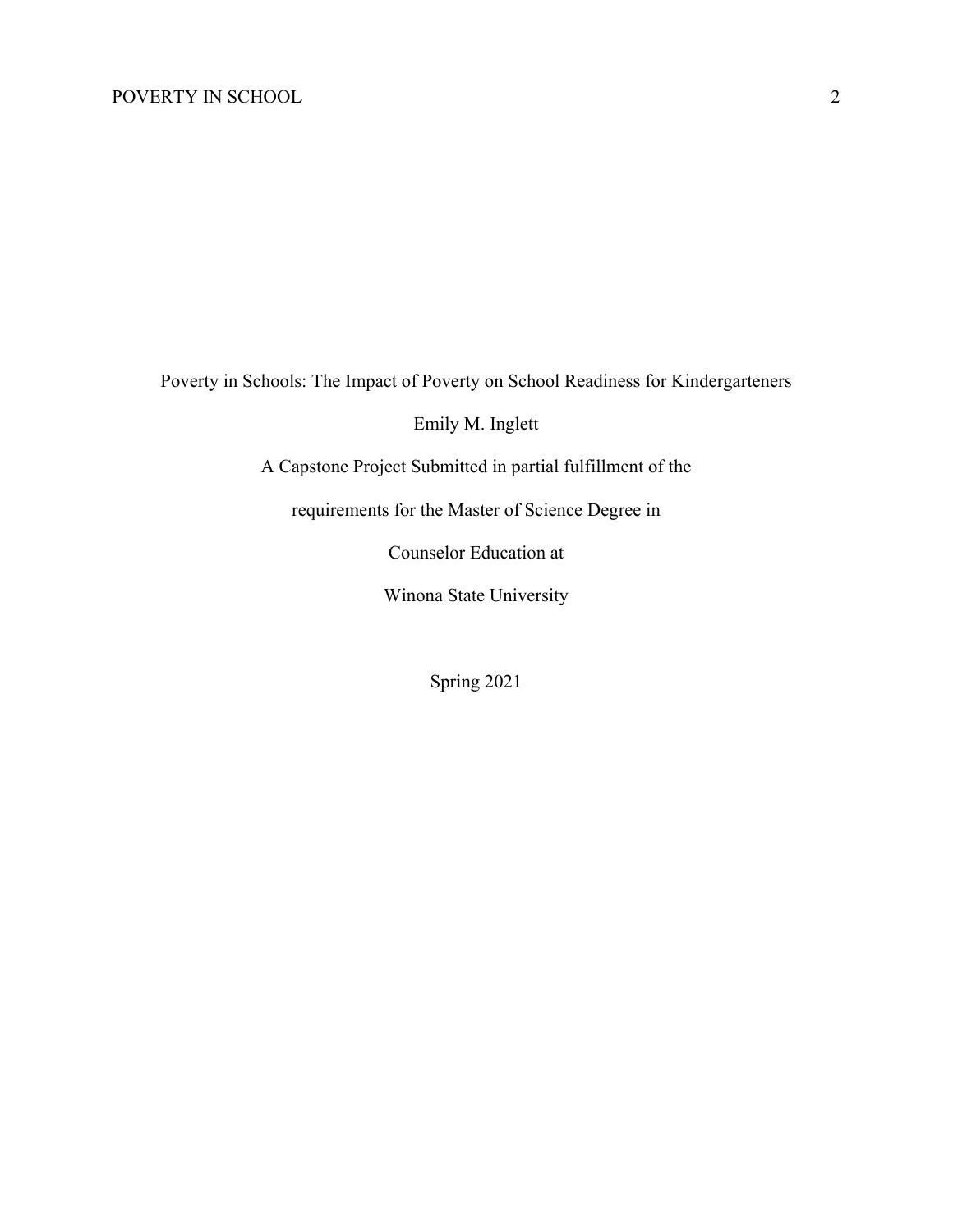#### Abstract

Experiencing poverty in childhood has lasting impacts on a child. Poverty can have a negative impact on a child's development academically, cognitively, emotionally, and behaviorally. The present literature review aims to explore research that has looked into what it means to live in poverty, what lasting impacts living in poverty have on children, and what that means for a child's school readiness when entering kindergarten. It will also discuss some interventions that a school counselor could implement in schools to support a child who lives in poverty and their family.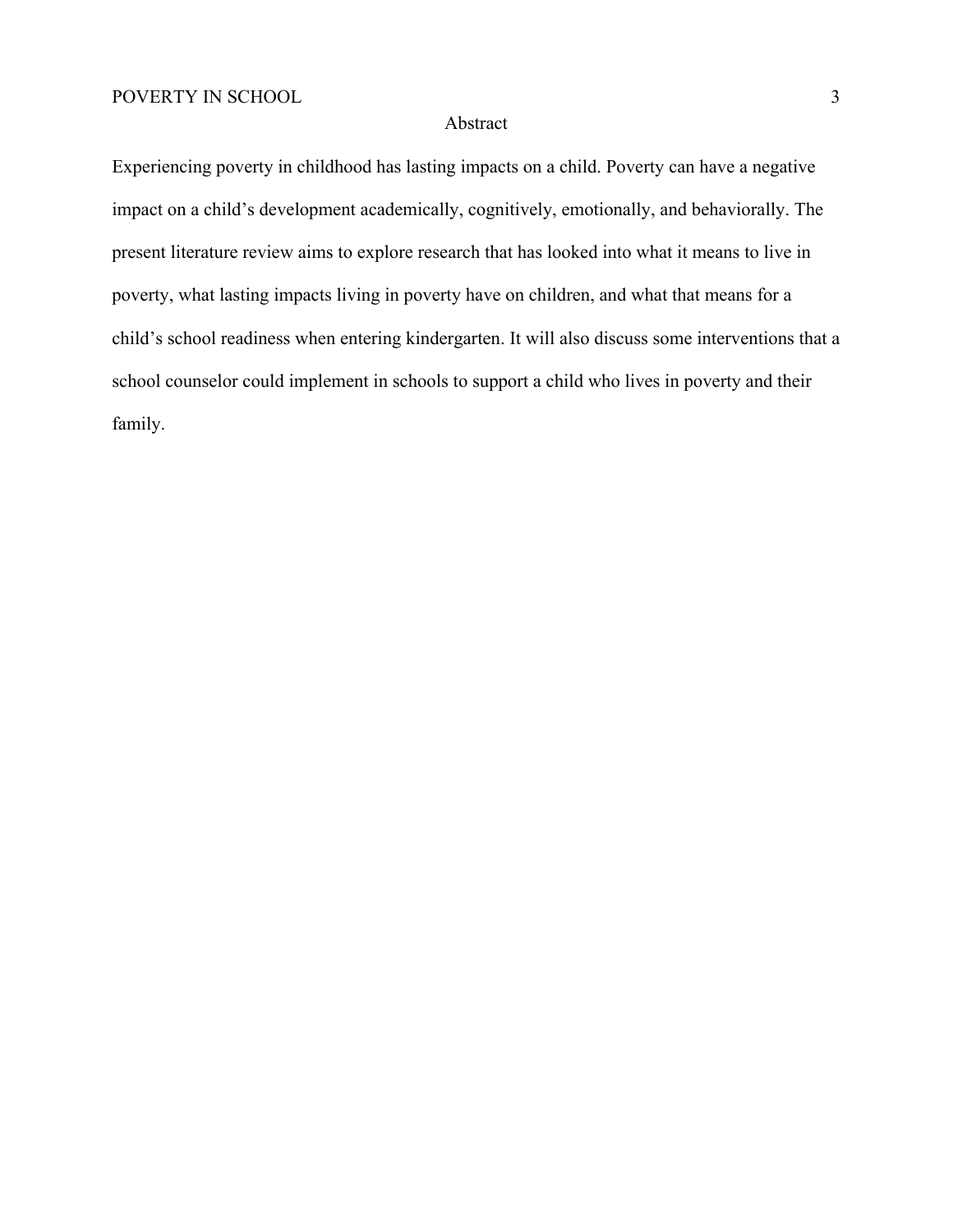| Introduction                     | $\overline{4}$ |
|----------------------------------|----------------|
| Review of Literature             | 6              |
| Application in School Counseling | 10             |
| Discussion                       | 12             |
| References                       | 15             |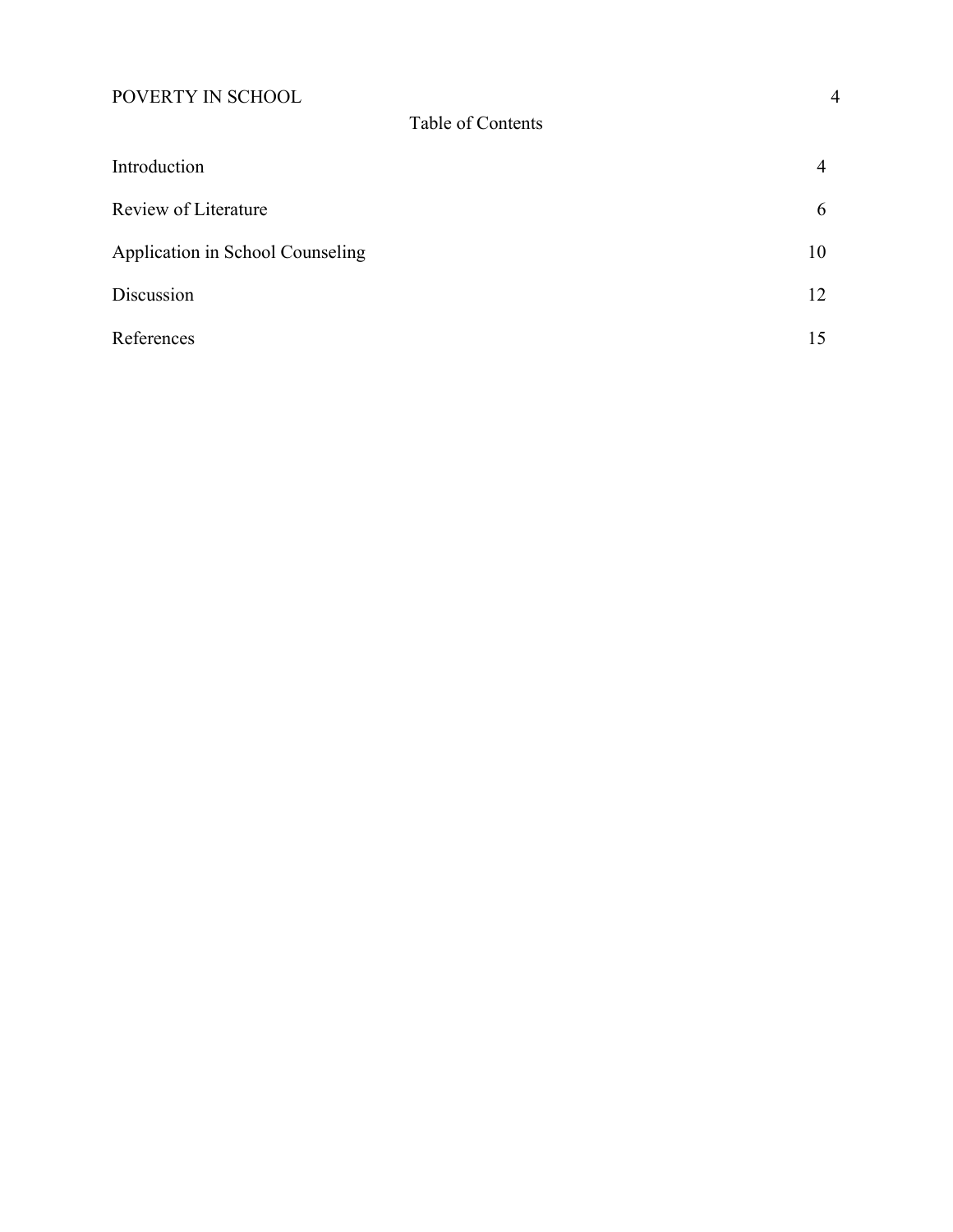## **Poverty in Schools: The Impact of Poverty on School Readiness for Kindergarteners**

According to the United States Bureau of Labor Statistics, the average poverty threshold as of 2018 was an individual making \$12,784 or less annually, a family of four making \$25,701 or less annually, or a family of nine or more making \$51,393 or less annually (U.S. Bureau of Labor Statistics, 2020). As of 2018, according to the United States Census Bureau, 3.6 million families were living below the poverty level, even if at least one family member was working for at least half of the year. The poverty rate of families with children is at 9%, which is higher than families that consist of a married couple with no children, which is around 2%. The poverty rate is higher yet for single parents. The poverty rate for single mothers with children is at 22%, while that of single fathers with children is around 11%.

The National Center for Children in Poverty reported that nearly a quarter of children lived in poverty in the United States in 2014 (National Center for Children in Poverty, 2014). Poverty in early childhood can have negatively impact a child's language development (Sharkins et al., 2017). Early childhood poverty is associated with a delay in social skills and cognitive functioning, which subsequently contribute to a delay in language development. One reason of a delay in language development may be due to the absence of modeling opportunity among children in poverty.

According to social learning theory, when a behavior like language and social skills are modeled for a child and the child receives encouragement for modeling, they are more likely to practice and imitate the behavior that was modeled (Bandura, 1963). In simpler terms, when a child sees a peer model good social skills and language get praise and attention for this behavior, the child is likely to copy the praised behavior. Therefore, if a child lives in poverty and has not had contact with positive peer models in a learning environment, there will be a delay in social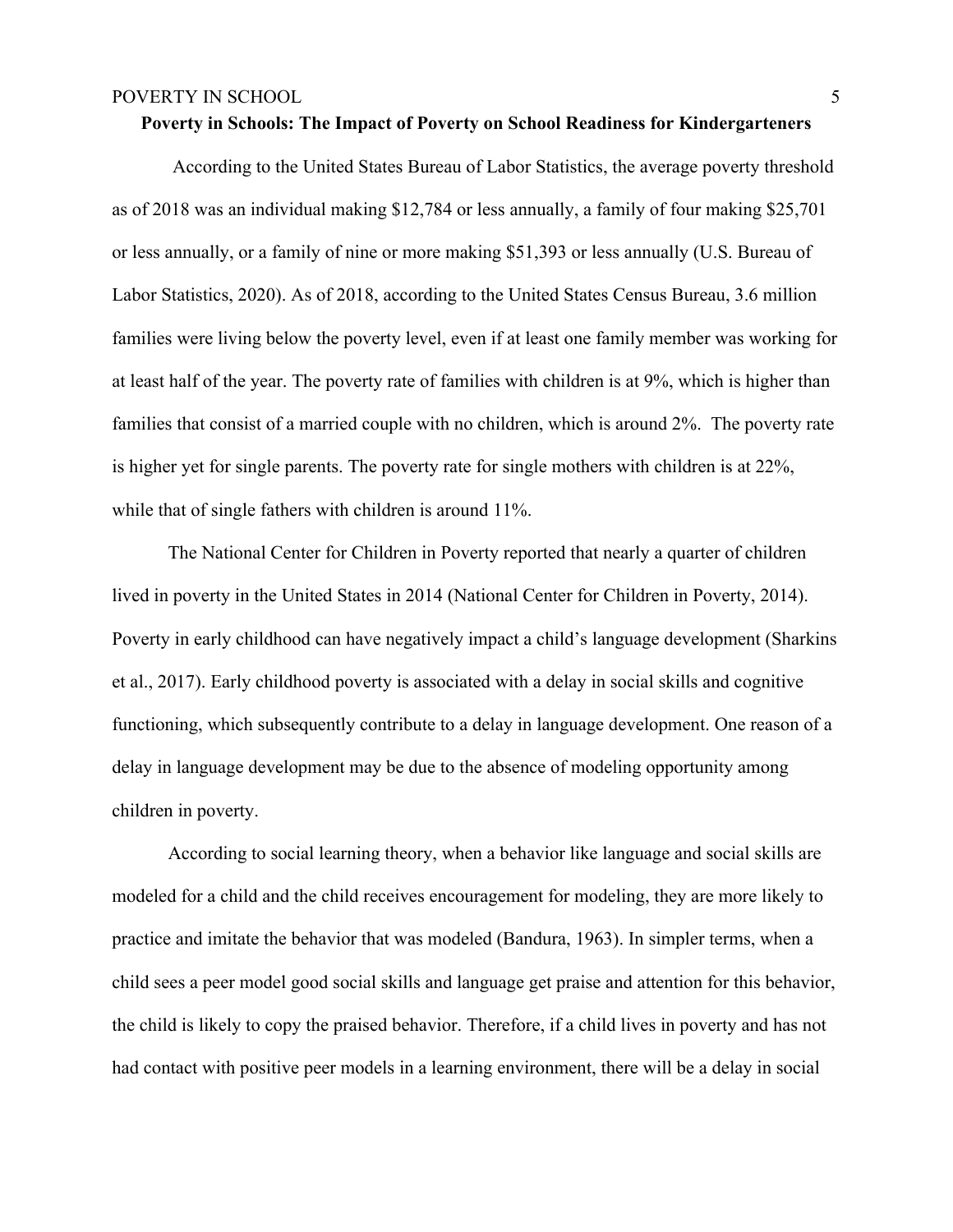skills, which in turn can also delay their language development. In turn, the delay in a child's language development can influence a child's cognitive and social-emotional wellbeing. Furthermore, children can develop social-emotional skills through modeling as well. For exampl, if a child sees a peer receive praise and encouragement for using appropriate emotion regulation strategies or appropriate social skills, the child is more likely to imitate those praised behaviors as well (Sharkins et al., 2017).

Research has suggested that living in poverty creates long periods of psychological distress (Nikulina et al., 2011) because children living in poverty are often deprived of basic needs (Maslow, 1943) including unstable housing, food insecurity, their parent's stress, and inconsistent daily routines. Exposure to poverty, lack of basic needs, and prolonged psychological distress can lead to negative outcomes later in life. These negative outcomes include increased rates of Major Depressive Disorder (MDD), Post-Traumatic Stress Disorder (PTSD), higher arrest rates in adulthood, and lower academic achievement (Nikulina et al., 2011).

According to Maslow's Hierarchy of Needs, when a person's basic physiological and safety needs, such as stable access to food, shelter, security, and safety, are not being met, they are not able to work on needs that are higher in the hierarchy (Maslow, 1943). The higher needs include psychological and self-fulfillment needs. Psychological needs include belongingness and love, which includes fostering relationships and friendships, as well as esteem needs, which are feeling accomplished and successful. Fulfillment needs include becoming self-actualized, which is when a person is able to achieve their full potential.

The Hierarchy of Needs can be played out in families living in poverty in the following ways. When living in poverty, a person's primary focus is on meeting their basic physiological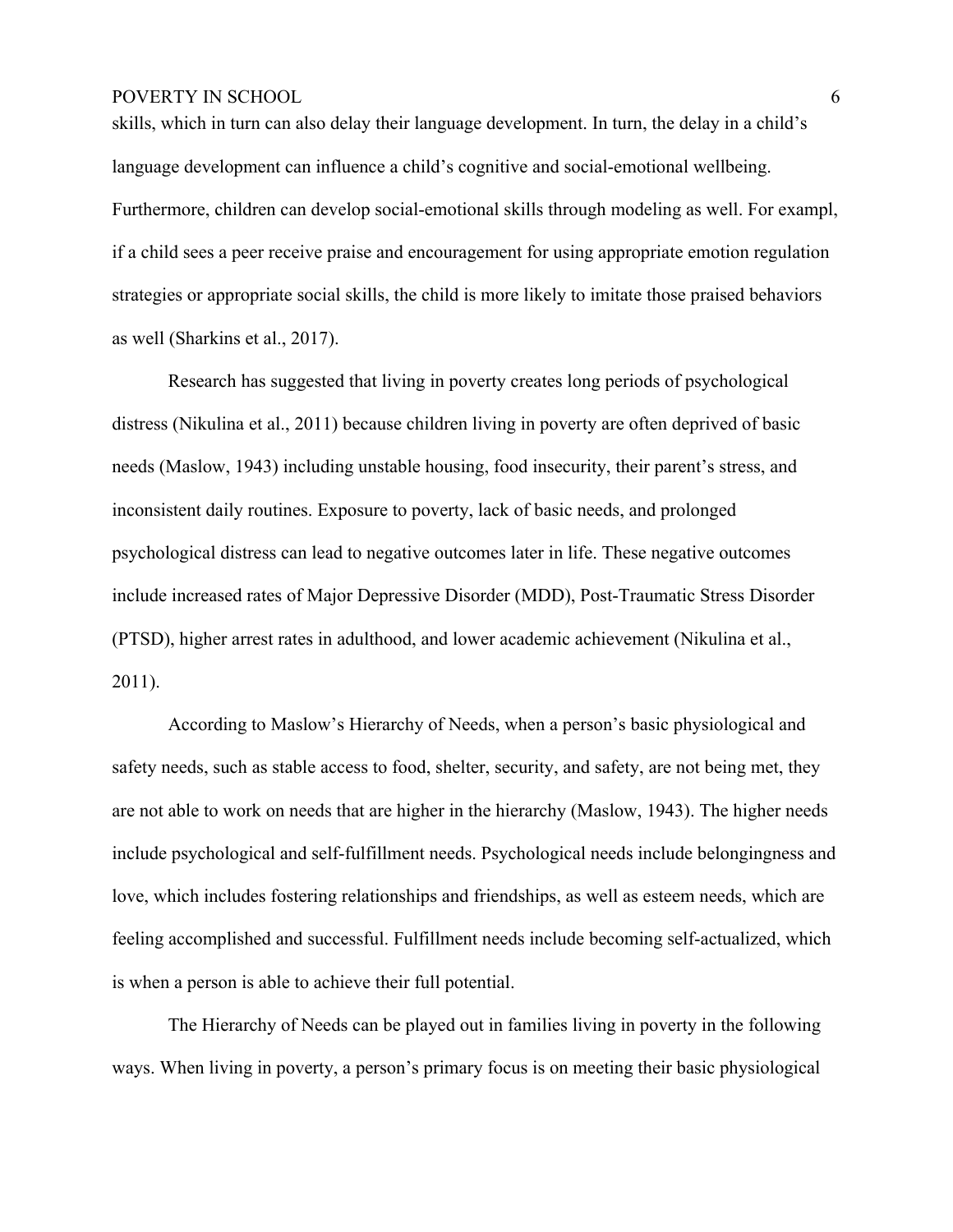needs: getting their next meal and feeling safe. When a parent is worried about how they are going to feed their child or keep a roof over their head, it is difficult to foster academic readiness and social skills, as a result the child may have difficulty focusing on learning for school when they have an empty stomach, and they are experiencing psychological stress from instability and insecurity. This is why adversity in early childhood can also cause achievement gaps as early as kindergarten and preschool.

Children who grew up in poverty in their first two years of life showed lower executive functioning, language development, and social skills than their peers by the time they are two to three years old (Burchinal et al., 2018). These gaps were also seen when a child experienced their family transition into poverty when they are in preschool, which is between ages three and five (Burchinal et al., 2018). By the time children are five years old, this gap in their executive functioning, language development, and social skills has solidified and could become more apparent when the children entered kindergarten. Furthermore, Children who live in poverty showed significantly more problem behaviors than their peers who had not experienced poverty (Burchinal et al., 2018).

The purpose of the present literature review is to discuss the impact that living in poverty has on the children who are a part of the 3.6 million families living in poverty, specifically how it impacts their academic readiness for school. Research has indicated that poverty exacerbates an achievement gap between children who have not experienced poverty and children who have experienced poverty in early childhood (Burchinal et al., 2018). Also, experiencing poverty in early childhood can cause developmental delays in language, cognition, and social-emotional skills, which are all crucial in order to be school ready when it is time to enter kindergarten (Burchinal et al., 2018).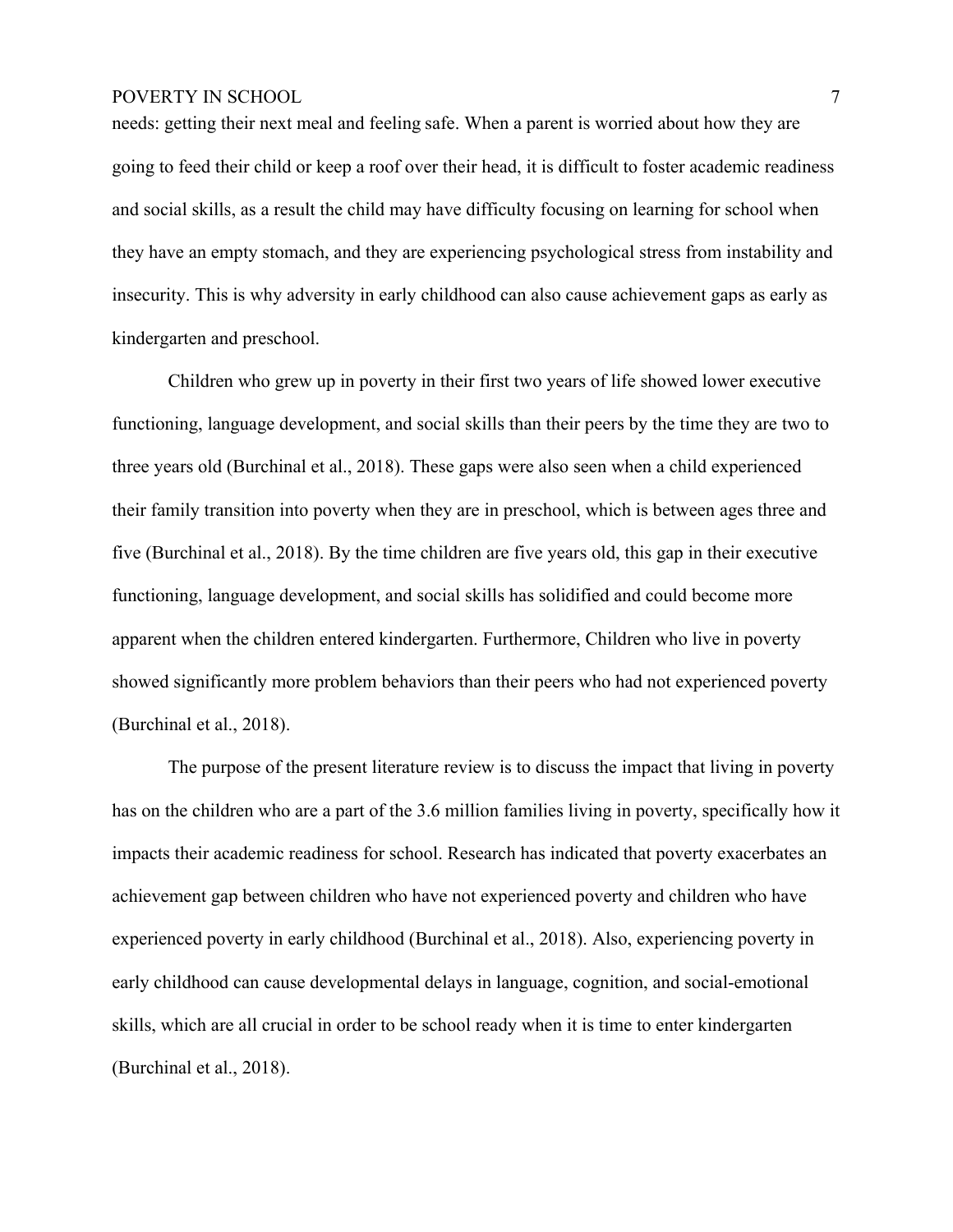#### **Review of Literature**

## **School Readiness**

In Minnesota, when a child attends a preschool or kindergarten readiness program, they are assessed for several benchmarks before entering kindergarten. These benchmarks cover three learning domains: social emotional, math, and language, literacy, and communication. In each domain, there are several objectives for which the student is assessed. For example, under the social emotional domain, a student is assessed for thirteen different objectives. These objectives include emotions, building relationships with adults, conflict resolution, self-comforting, selfcontrol of feelings and behaviors, social and emotional understanding, relationships and social interactions with familiar adults, managing feelings, following limits and expectations, taking care of their own needs in an appropriate manner, and responding to emotional cues.

Each state has its own standards and benchmarks that each student must meet at each grade level. In Minnesota, there are standards that kindergarteners must meet by the end of the school year. These standards are in five categories: the arts, English language arts, math, science, and social studies. Each category is then broken down into three or four headings. Each heading contains a varying number of standards, that are broken down even further into several different benchmarks (MN Department of Education, 2021). For example, for kindergarteners in Minnesota, there are four subcategories: the nature of science and engineering, physical science, Earth science, and life science. Under the subcategory "The nature of science and engineering," there are two standards: the practice of science and the practice of engineering. The benchmark of the practice of engineering standard is that the child can sort objects into whether something is found in nature or human-made (MN Department of Education, 2021).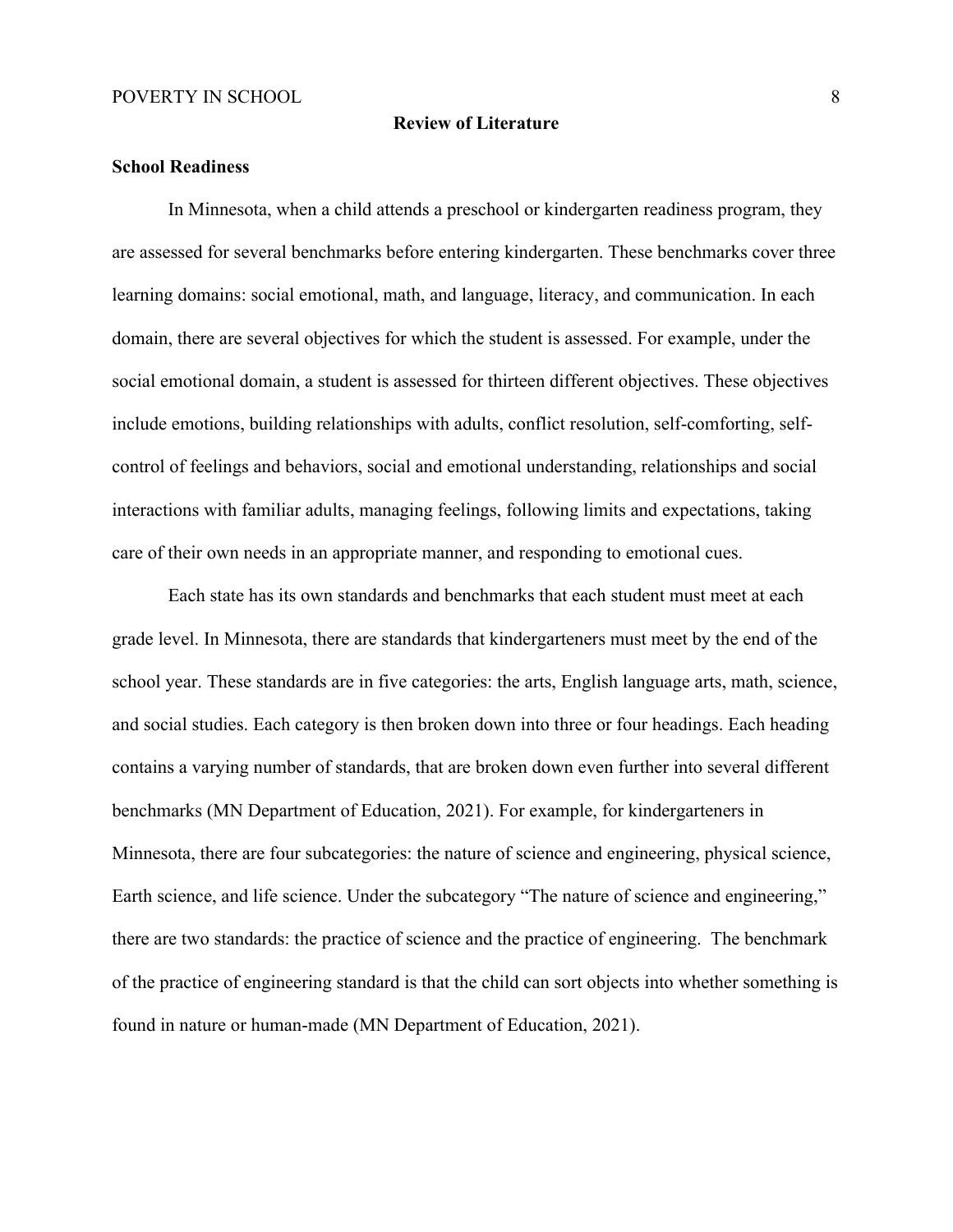School readiness includes many different factors that play a critical role in how prepared a child is to enter kindergarten and succeed in school (Early Childhood Integrated Data Systems, 2018). These factors include a child's early math skills, language, pre-literacy skills, cognitive abilities, problem-solving, social/emotional/behavioral development, and health and physical development. How ready a child is for kindergarten is not only predictive of how they will do in kindergarten. Furthermore, a child's level of school readiness has also shown to predict future academic success in the long and short term. Achievement gaps that may present during kindergarten only become more pronounced as students progress throughout their school years. Because of this, early intervention is greatly encouraged to help narrow the achievement gap (Early Childhood Integrated Data Systems, 2018).

#### **Poverty in Schools**

One indicator of a student's socioeconomic family background is their qualification for Free and Reduced Lunch (FARL). A study conducted in 2013 indicated that 48% of fourthgrade students, who qualify for FARL, are below their expected basic grade level reading level that they should be at that point in their schooling (Apel et al., 2013). There are a couple of implications from these findings. The first is that there is already a significant achievement gap by the time students are in fourth grade. The second implication is that if that is how early the achievement gap widens by the time students are in fourth grade, early intervention is necessary in order to ensure equity for all students that are served.

Experiencing poverty can negatively impact a student's academic achievement (Bhattacharya, 2010). One of the achievement gap areas is reading; students from low socioeconomic status families score an average of sixty percent below their peers from families with a higher socioeconomic status (Bhattacharya, 2010). One explanation for this gap is that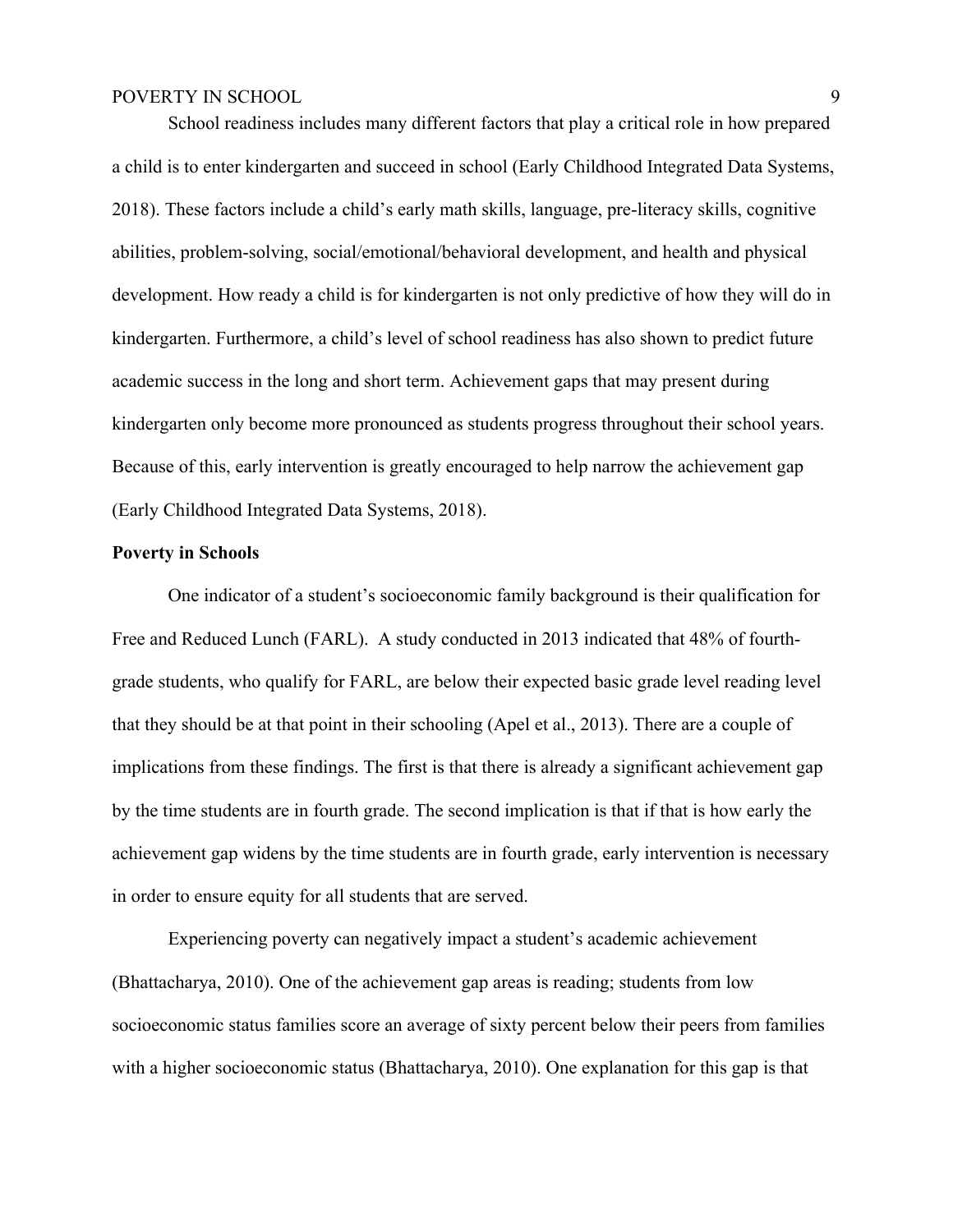children from families who have a high socioeconomic status have access to more ageappropriate, cognitively stimulating environments. Parents who have a higher socioeconomic status are able to provide more resources for their children to better their reading abilities and they are able to invest more time with their children to positively influence their child's learning.

Data suggests that approximately one in five children, between the ages of birth to five, live in food-insecure homes, and would therefore qualify for FARL (Johnson & Markowitz, 2018). These children also have low social-emotional skills, as well as low scores in reading and math (Johnson & Markowitz, 2018). This study also found that if the level of food insecurity a child experiences increases as they age, their scores are lower than those who do not experience increases in their level of food insecurity during their earliest years of life. Research suggests that this might be the case because parents in these households are unable to have adequate time to provide quality parenting due to their own stress in trying to provide for the needs of their family. In particular, mothers in food insecure homes may become withdrawn, distracted, and depressed, making it difficult to foster parent-child interactions that are crucial for child development of the skills they need to start school successfully (Johnson & Markowitz, 2018).

Children who experience poverty at an early age have been shown to have lower executive functioning which is extremely beneficial in academic achievements (Burchinal et al., 2018). Executive functioning refers to organization skills, planning and goal setting, time management, self-regulation, and accountability. Organization skills refer to a person's ability to know that everything has a place, and they are able to put things in their respective places. Planning and goal setting refer to how a person determines what needs to be accomplished and when it needs to be accomplished. Time management is being able to schedule when a person is going to finish a particular task. Self-regulation refers to a person's ability to monitor their own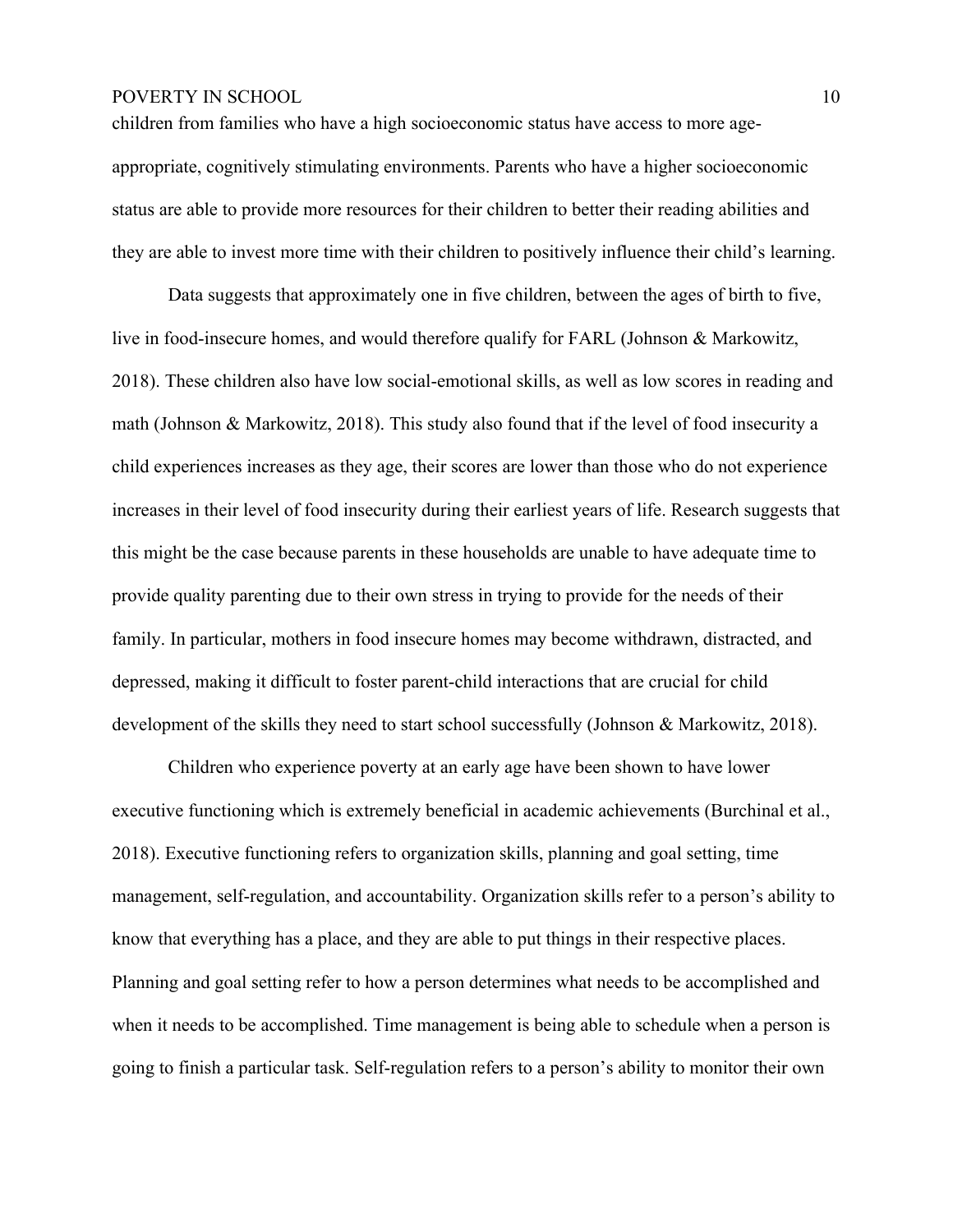## POVERTY IN SCHOOL 2008 2009 11

emotions and behaviors. Lastly, accountability refers to a person's ability to take ownership of the outcomes that they experience and to learn from negative outcomes and experiences (Burchinal et al., 2018).

Another factor that can impact school readiness among children experiencing poverty is a child's ability to internalize and externalize problems (Burchinal et al., 2018). When a child internalizes problems, they tend to become withdrawn and fearful. Conversely, when a child externalizes problems, they tend to become restless and angry (Burchinal et al., 2018). Children who have experienced poverty are more likely to externalize their struggles. Such behaviors are often disruptive, seen as problem behaviors in classroom, and result in negative interactions with other students and staff. While children who externalize their struggles and provoke negative attention, children who internalize their problems are less likely to receive much needed attention to their struggles.

#### **Applications in School Counseling**

School districts are attempting to improve achievement gaps for children who are entering kindergarten by making preschool more accessible to all families, no matter their socioeconomic status background. Accessible preschool experiences can introduce children to the school environment before entering kindergarten and can help students gain the social and academic skills needed to be successful in kindergarten (Coley, Spielvogel, & Kull, 2019). In Minnesota, there are two state-recognized assistant programs that help families living below the poverty line have access to preschool experiences. One of these is the Head Start program, while the other is the Voluntary Prekindergarten program (*Early Learning Programs,* 2021).

Head Start is a program accessible to pregnant women and children birth to five years old. It is a program that helps families who have an income that is equal to or below the federal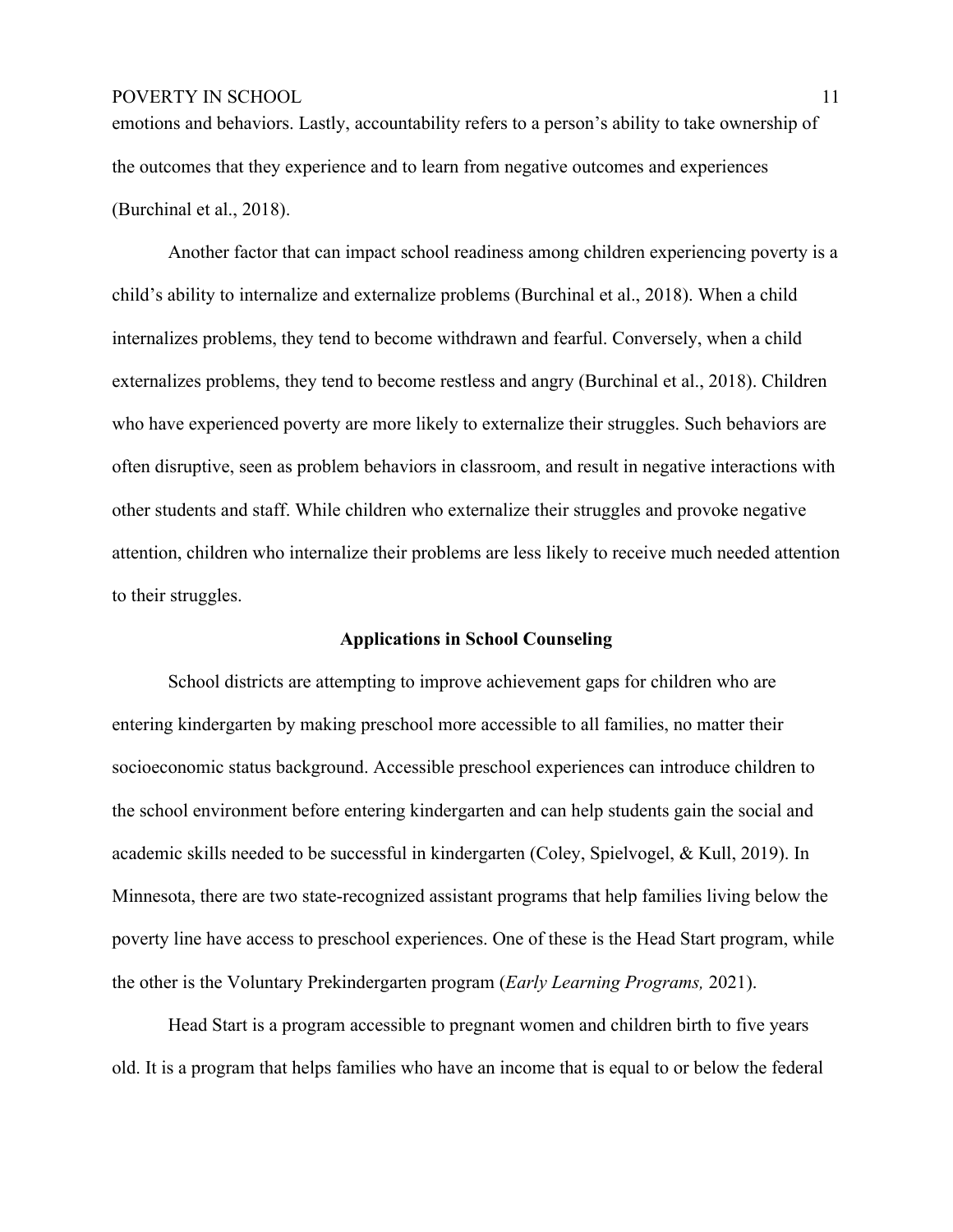poverty line, families who are homeless, and children who are in foster care. Head Start provides qualified families and children connections to early education, health services, community services, and support in learning and development for the child and the family. Head Start workers are able to help families find local early learning centers and childcare centers (*Early Learning Programs,* 2021).

Voluntary Prekindergarten (VPK) is a program that Head Start services would direct families to. VPK is a publicly funded Preschool program. VPK classrooms are able to provide students with quality, free education for four-year-old children. The aim of the program is to provide learning for the children, support for families through strong parent involvement, work with family-centered programs, and facilitate a smooth transition into a school setting for the child and the family (Early Learning Programs, 2021).

Research has also found that the socioeconomic status of the children in the preschool classroom has an impact on outcomes for the students (Coley, Spielvogel, & Kull, 2019). Students who came from a low socioeconomic background and were in a classroom with peers who also came from a low socioeconomic background had more positive outcomes than children who did not have any experience in a preschool classroom (Coley, Spielvogel, & Kull, 2019). However, the students from a low socioeconomic background who had the most positive outcomes were students who attended preschool in a classroom that had students from diverse socioeconomic backgrounds (Coley, Spielvogel, & Kull, 2019). When classrooms consisted of students from different socioeconomic backgrounds there were opportunities for social emotional skills to be modeled and students were able to be introduced to higher level academic materials. These learning opportunities are able to help close the achievement gap between peers of different socioeconomic status backgrounds (Coley, Spielvogel, & Kull, 2019). Students were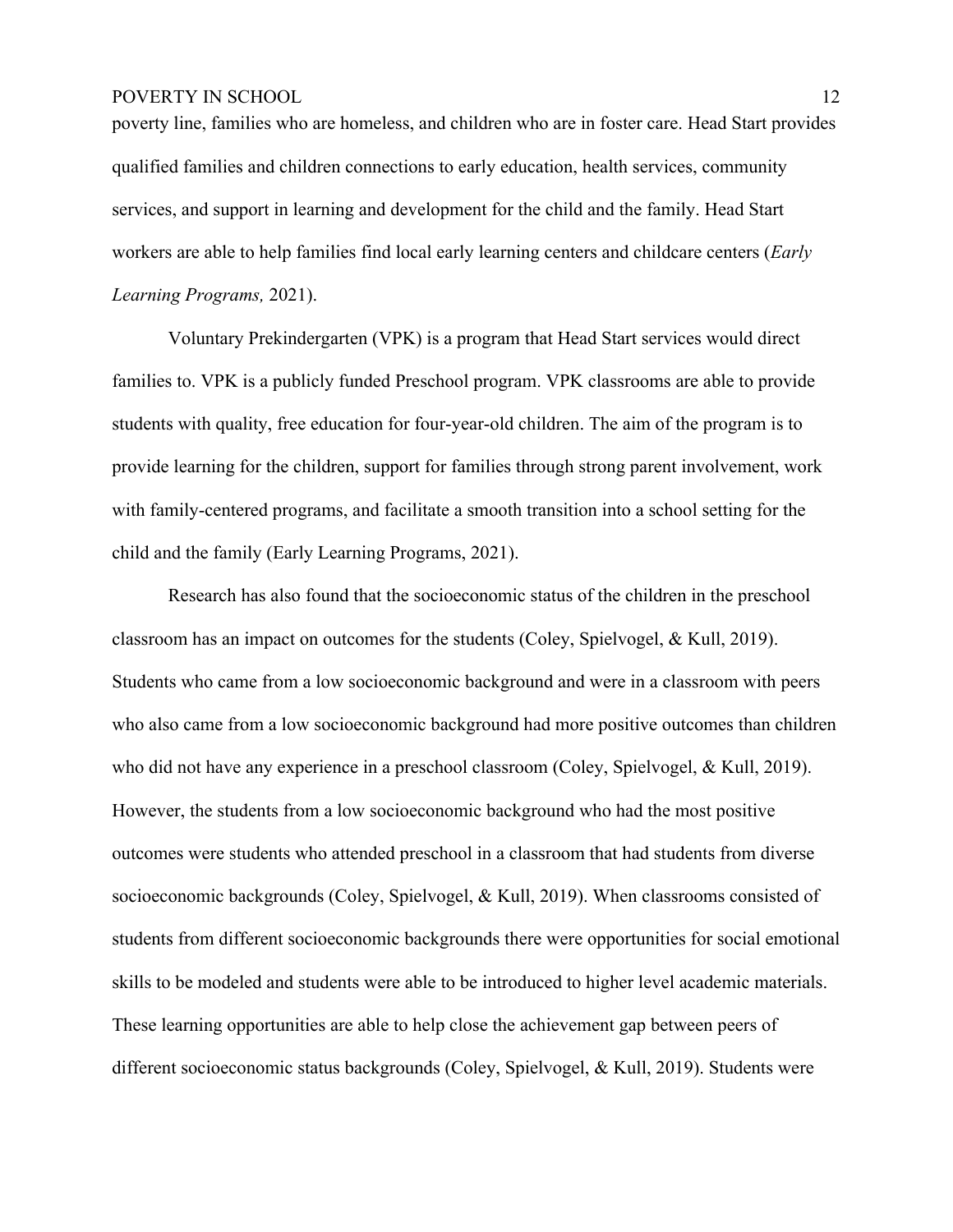able to learn from their peers how to behave appropriately, they were able to develop their language and social skills more based on how their peers spoke and acted (Coley, Spielvogel, & Kull, 2019). This indicates that earlier interactions with peers from different backgrounds can help to improve outcomes for a child.

The same study also found that the scenario with the most positive outcomes were classrooms that had a quality teacher, a smaller class size, promoted peer interactions, and consisted of students from a variety of socioeconomic family backgrounds (Coley, Spielvogel, & Kull, 2019). From these findings, school district administrators should advocate for accessible preschool experiences that have smaller class sizes, quality teachers, that promote positive peer interactions, and consist of children from diverse family backgrounds.

#### **Discussion**

Poverty in schools is an extremely prevalent issue that needs to be addressed from the local school district to the federal level. Nearly a quarter of all children are currently or have experienced poverty (National Center for Children in Poverty, 2014). Poverty is an adversity in childhood that has been linked to prolonged psychological stress, which can lead to PTSD and MDD which will only add to the hardship that these children experience in their lives (Nikulina, Widom, & Czaja, 2011). In addition to the negative psychological outcomes that are associated with experiencing poverty in childhood, these children experience achievement gaps from the time that they enter kindergarten and have decreased levels of academic achievement throughout their academic career when compared to their peers from higher socioeconomic status families (Bhattacharya, 2010).

These findings are supported by Maslow's Hierarchy of Needs theory (Maslow, 1943). Children in poverty are not able to have their basic physiological needs met; therefore, their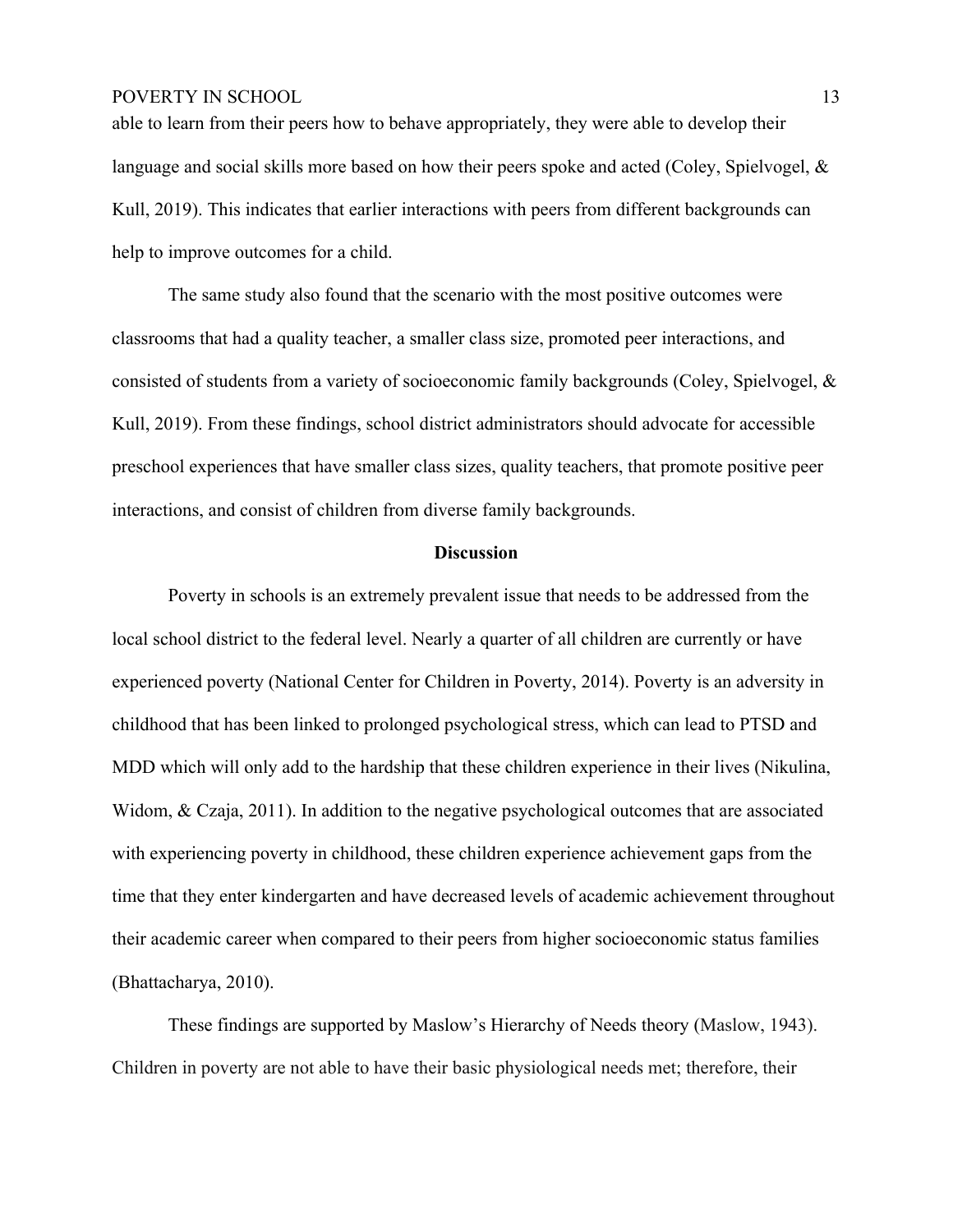focus is not able to be on their academic or social needs. Academic skills aren't able to be fostered by parents who are working numerous jobs in order to feed their children and try to keep a roof over their heads. Social skills cannot be modeled by peers when early educational experiences, such as preschool or childcare, cannot happen when they are not monetarily accessible to families living in poverty.

There are some programs available that are able to help meet some of these needs, for instance, the ability for children to have at least one meal a day at school through qualifying for Free and Reduced Lunch. However, there is a need for more programs that allow families in poverty to have access to quality early childhood education. Expanding on Maslow's Hierarchy of Needs, these education programs do much more than prepare students for their academic life, although that is a great benefit of this experience (Maslow, 1943). Quality early childhood education can also provide students with at least two consistent meals a day during the week and a stable and safe environment to help meet their basic needs, as well as social interactions and models to help them meet their social needs (Maslow, 1943). Once these basic needs are able to be met, children are able to learn and grow academically with the support of quality educators.

Head Start and VPK are able to simultaneously benefit the child and their family Both of these programs work with the family to find quality classrooms and programs that work for the family and help the family become prepared to enter the school system. Assisting the family find resources provides long term benefits for the children within the families.

#### **Ethical Considerations**

When looking at poverty and children who live in poverty, it is difficult to talk about it without also talking about the racial bias that goes with it. The United States Census Bureau reported that the majority of those living below the poverty line in 2019 were Black or Hispanic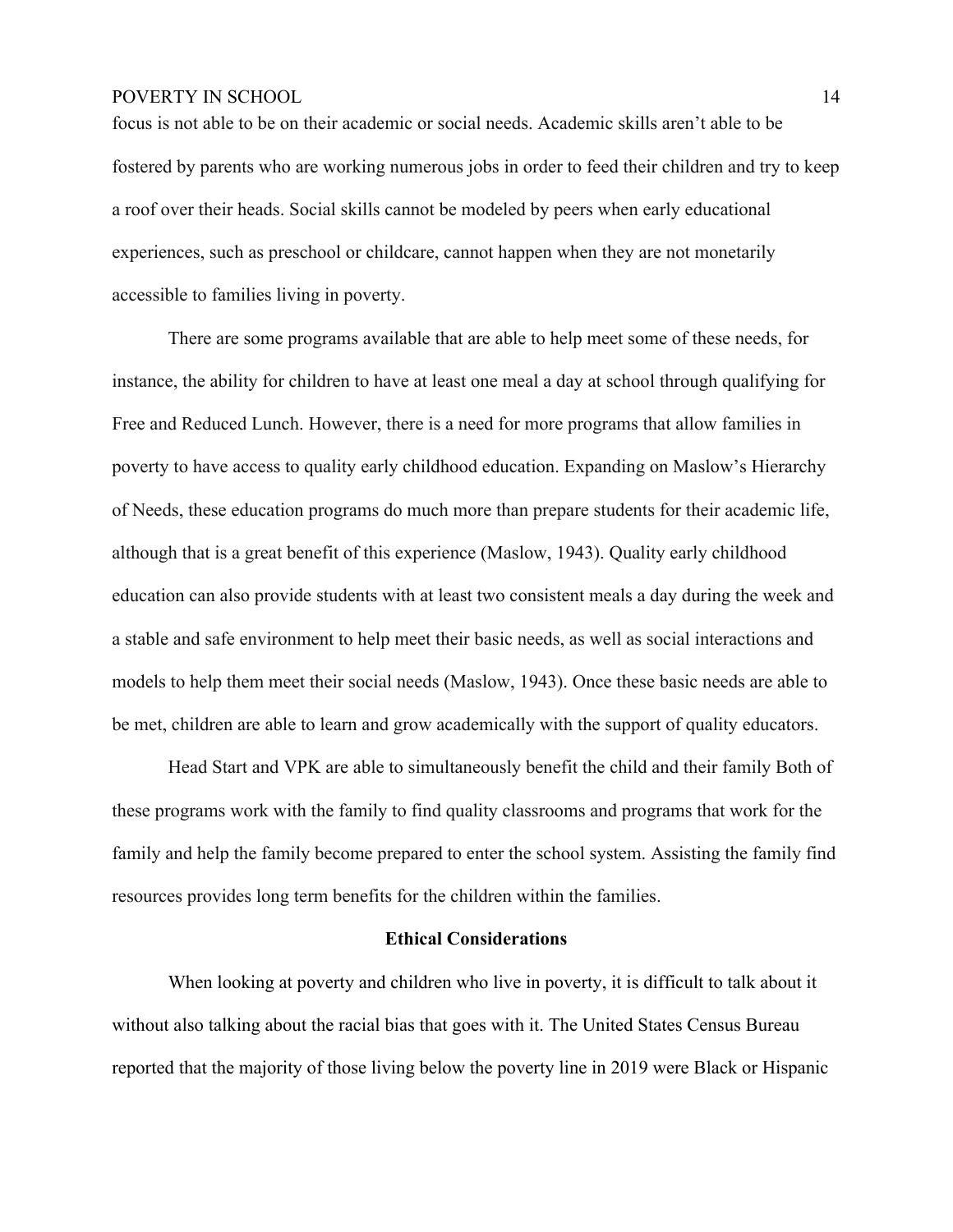(The United States Census Bureau, 2020). These statistics indicate that the matter of poverty in schools impacts students of color at a higher rate than their peers who are white. The academic system needs to work at a systemic level to provide an equitable education experience to all students, no matter their race or socioeconomic background.

Another topic to consider when discussing childhood poverty are Adverse Childhood Experiences (ACEs) (Steele et al., 2016). ACEs are considered to be physical abuse, emotional abuse, sexual abuse, neglect, family member with a mental illness in the household, incarcerated relative, domestic violence, substance abuse in the home, and divorce. Children who live in poverty experience ACEs at a higher rate than their peers who have not lived in poverty (Steele et al., 2016). A study conducted in 2018 researched the connection between ACEs and academic risk for elementary school students (Blodgett & Lanigan, 2018). This study had a sample of 2,101 children, ranging from Kindergarten to 6th grade, and found that 44% of their sample have experienced at least one ACE, and 13% of the students experienced three or more ACEs. Researchers found that the more ACEs a child has experienced, the greater risk there is of: repeating a grade, missing school, problem behaviors, and lower school engagement.

There are also several negative outcomes for children who are experiencing the ACE as well as adults who have already gone through the experience. Some of these negative outcomes during adulthood are physical health concerns, such as a greater risk for diabetes and cancer, while others are mental health concerns, such as increased risk for depression, anxiety, and addiction. For children, there are both academic and behavioral negative outcomes. ACEs have been linked to greater risk for poor functioning in academic settings, low school engagement, and a higher rate of dropping out of school (Moses & Villodas, 2017). The increased rate of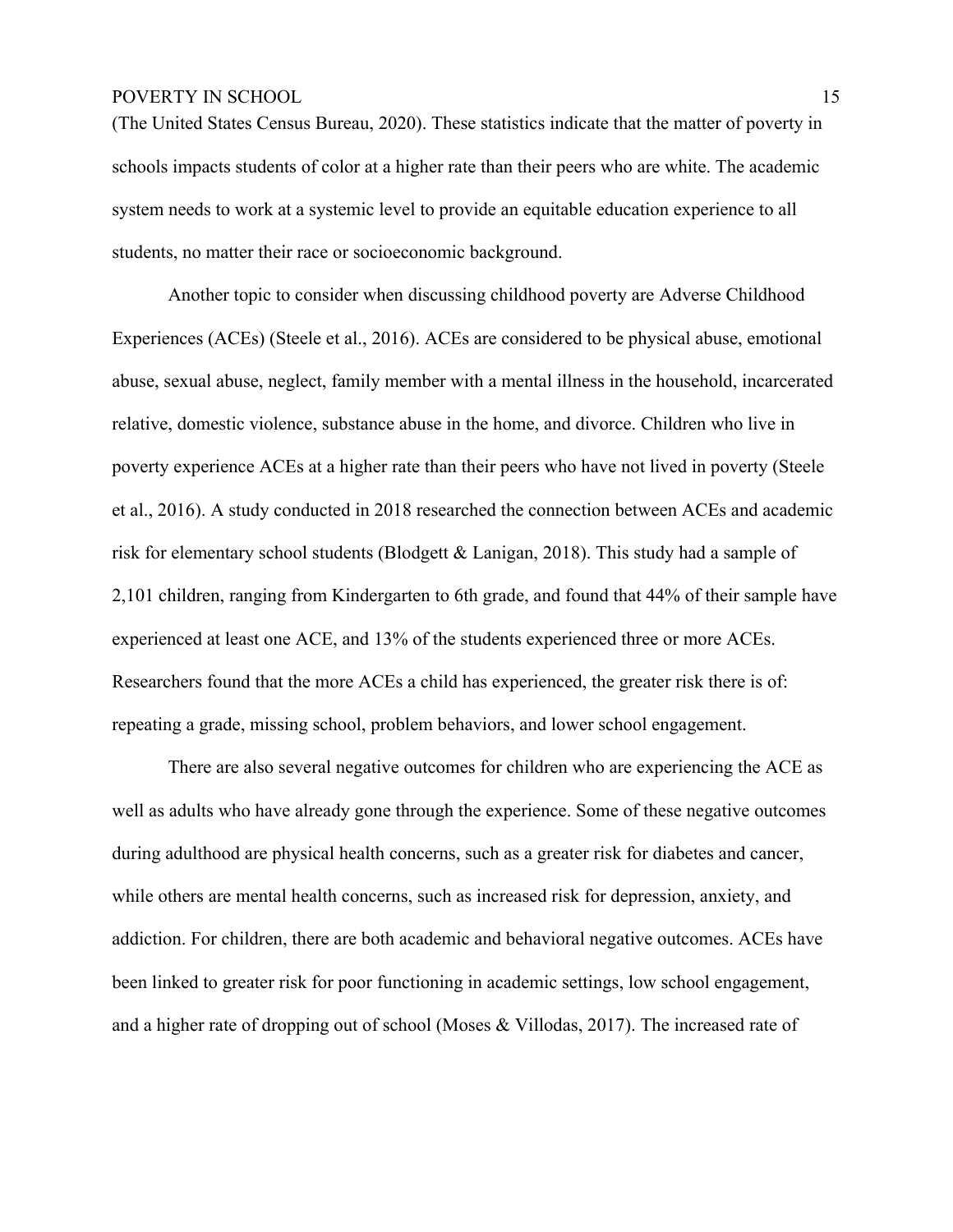ACEs that children in poverty experience only adds to the necessity for early intervention that can be provided through accessible quality preschool programs.

#### **Conclusion**

Children are vulnerable and need to have support and equitable access to services and academic experiences no matter their family's background. Once the child's basic needs are met, and the needs of their family, they are better placed to decrease the achievement gap between children who live in poverty and their peers. When a child is able to have quality early education, the better placed they become to overcome the negative outcomes that have been found to occur for children living in poverty.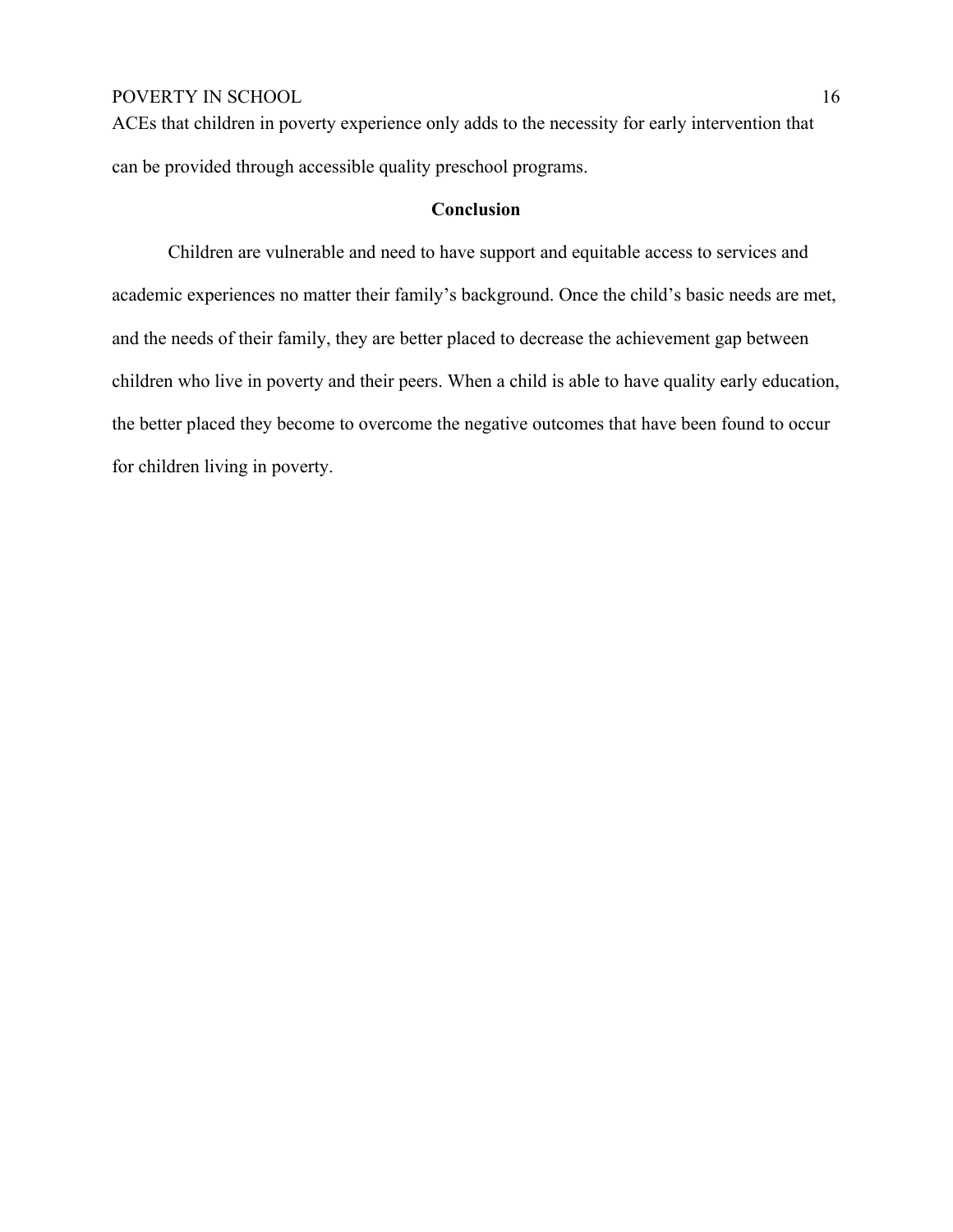#### **References**

- Apel, K., Brimo, D., Diehm, E., & Apel, L. (2013). Morphological awareness intervention with kindergartners and first- and second-grade students from low socioeconomic status homes: A feasibility study. *Language, Speech, and Hearing Services in Schools*, *44*(2), 161–173. https://doi-org.wsuproxy.mnpals.net/10.1044/0161-1461(2012/12-0042)
- Bandura, A. (1963). Social reinforcement and behavior change—Symposium, 1962: 1 Behavior theory and identificatory learning. *American Journal of Orthopsychiatry*, *33*(4), 591–601. https://doi-org.wsuproxy.mnpals.net/10.1111/j.1939-0025.1963.tb01007.x
- Bhattacharya, A. (2010). Children and adolescents from poverty and reading development: A research review. *Reading & Writing Quarterly: Overcoming Learning Difficulties*, *26*(2), 115–139. https://doi-org.wsuproxy.mnpals.net/10.1080/10573560903547445 Blodgett, C., & Lanigan, J. D. (2018). The association between adverse childhood experience (ACE) and school success in elementary school children. School Psychology Quarterly, 33(1), 137–146.
- Burchinal, M., Carr, R. C., Vernon-Feagans, L., Blair, C., & Cox, M. (2018). Depth, persistence, and timing of poverty and the development of school readiness skills in rural low-income regions: Results from the family life project. *Early Childhood Research Quarterly*, *45*, 115–130. https://doi-org.wsuproxy.mnpals.net/10.1016/j.ecresq.2018.07.002
- Coley, R. L., Spielvogel, B., & Kull, M. (2019). Concentrated poverty in preschools and children's cognitive skills: The mediational role of peers and teachers. *Journal of School Psychology*, *76*, 1–16. https://doi-org.wsuproxy.mnpals.net/10.1016/j.jsp.2019.05.008

Early Childhood Integrated Data Systems. (2018, November). *School Readiness Reporting*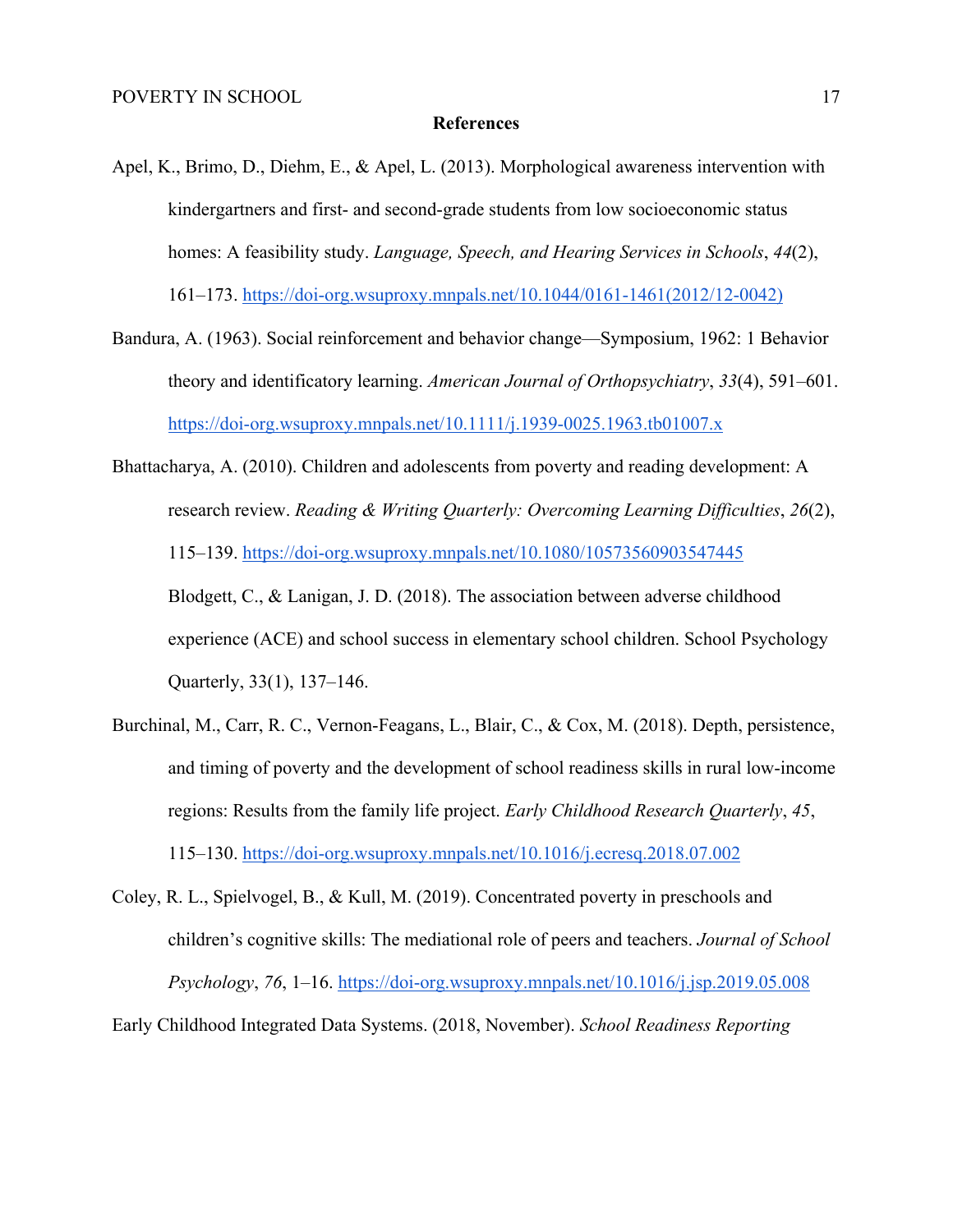*Guide*. Statewide Longitudinal Data Systems.

https://slds.ed.gov/services/PDCService.svc/GetPDCDocumentFile?fileId=33450&utm\_c ontent=&utm\_medium=email&utm\_name=&utm\_source=govdelivery&utm\_term=

- Johnson, A. D., & Markowitz, A. J. (2018). Associations between household food insecurity in early childhood and children's kindergarten skills. *Child Development*, *89*(2), e1–e17. https://doi-org.wsuproxy.mnpals.net/10.1111/cdev.12764
- Maslow, A. H. (1943). A theory of human motivation. *Psychological Review, 50*(4), 370-96. Moses, J. O., & Villodas, M. T. (2017). The potential protective role of peer relationships on school engagement in at-risk adolescents. *Journal of Youth and Adolescence*, *46*(11), 2255–2272.
- MN Department of Education. (2021). COVID-19 Early Learning Assessment Guidance:

Required KEP-Approved Assessment Items. Roseville, MN.

MN Department of Education. (2021). Early Learning Programs.

https://education.mn.gov/MDE/fam/elsprog/.

- MN Department of Education. (2021, March 30). Minnesota Academic Standards: Kindergarten. Roseville, MN.
- National Center for Children in Poverty (2014). Retrieved from

http://www.nccp.org/publications/pdf/text\_1088.pdf.

Nikulina, V., Widom, C. S., & Czaja, S. (2011). The role of childhood neglect and childhood